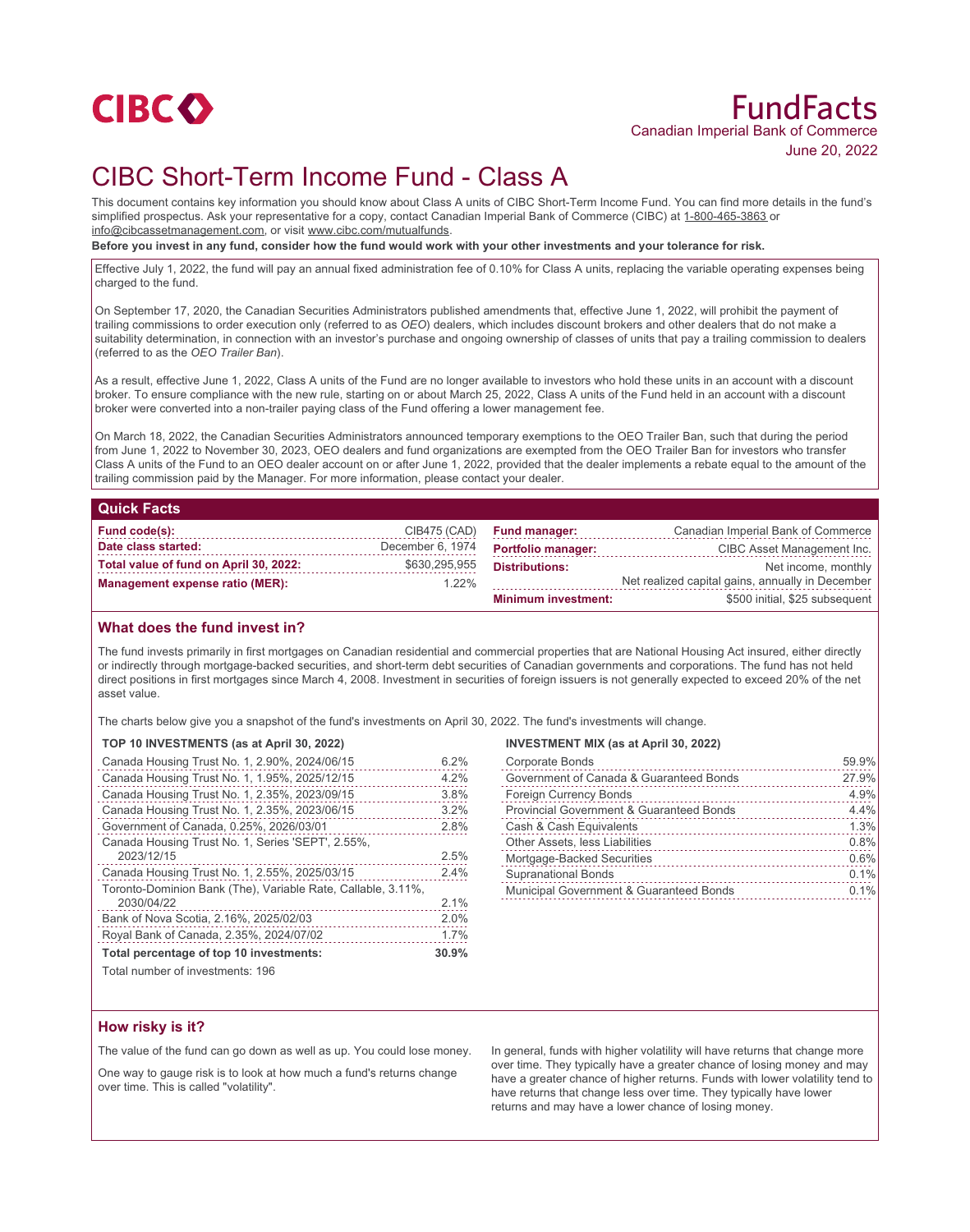# **FundFacts**

# CIBC Short-Term Income Fund - Class A *continued*

For more information about the risk rating, refer to *Investment Risk Classification Methodology* under *Specific Information About Each of the Mutual Funds Described in this Document* in the fund's simplified prospectus. For more information about specific risks that can affect the fund's returns, refer to the simplified prospectus under the section *What* 

Like most mutual funds, this fund does not have any guarantees. You

*are the Risks of Investing in the Fund?* for the fund.

may not get back the amount of money you invest.

#### **Risk rating**

CIBC has rated the volatility of this fund as **Low**.

This rating is based on how much the fund's returns have changed from year to year. It does not tell you how volatile the fund will be in the future. The rating can change over time. A fund with a low risk rating can still lose money.



### **How has the fund performed?**

This section tells you how Class A units of the fund have performed over the past 10 years. Returns are after expenses have been deducted. These expenses reduce the fund's returns.

**No guarantees**

#### **YEAR-BY-YEAR RETURNS**

This chart shows how Class A units of the fund performed in each of the past 10 calendar years. Class A units dropped in value in 2 of the 10 years. The range of returns and change from year to year can help you assess how risky the fund has been in the past. It does not tell you how the fund will perform in the future.



#### **BEST AND WORST 3-MONTH RETURNS**

This table shows the best and worst returns for Class A units of the fund in a 3-month period over the past 10 calendar years. The best and worst 3-month returns could be higher or lower in the future. Consider how much of a loss you could afford to take in a short period of time.

|                    |          | Return 3 months ending | If you invested \$1,000 at the beginning of the period |
|--------------------|----------|------------------------|--------------------------------------------------------|
| <b>Best return</b> | $2.4\%$  | January 31, 2015       | Your investment would rise to \$1,024                  |
| Worst return       | $-1.5\%$ | October 31, 2021       | Your investment would drop to \$985                    |

#### **AVERAGE RETURN**

The annual compounded return of Class A units of the fund was 0.5% over the past 10 years. If you had invested \$1,000 in the fund 10 years ago, your investment would be worth \$1,054 as at April 30, 2022.

| Who is this fund for?                                                                                                         | A word about tax                                                                                                                                                                                                                                                                                     |
|-------------------------------------------------------------------------------------------------------------------------------|------------------------------------------------------------------------------------------------------------------------------------------------------------------------------------------------------------------------------------------------------------------------------------------------------|
| Investors who:<br>• are seeking a reasonably consistent level of income; and<br>• are investing for the short to medium term. | In general, you will have to pay income tax on any money you make on a<br>fund. How much you pay depends on the tax laws where you live and<br>whether or not you hold the fund in a registered plan such as a<br>Registered Retirement Savings Plan (RRSP) or a Tax-Free Savings<br>Account (TFSA). |
|                                                                                                                               | Keep in mind that if you hold your fund in a non-registered plan, fund<br>distributions are included in your taxable income, whether you receive<br>them in cash or have them reinvested.                                                                                                            |

# **How much does it cost?**

The following tables show the fees and expenses you could pay to buy, own, and sell Class A units of the fund. The fees and expenses - including any commissions - can vary among classes of a fund and among funds. Higher commissions can influence representatives to recommend one investment over another. Ask about other funds and investments that may be suitable for you at a lower cost.

We automatically convert eligible investors from Class A units into the Premium Class units of the Fund (bearing a lower management fee) when their investment amount in Class A units of the Fund, or their aggregated investment amount in Class A units and Premium Class units of the Fund, within a single account meets the minimum investment amount of Premium Class units of \$50,000. Eligible investors will benefit from a management fee decrease. See *Automatic conversion program* below under the sub-heading *Fund expenses*. If you no longer meet the minimum investment amount for Premium Class units, we may convert your Premium Class units back into Class A units which have a higher management fee. See *Purchases, Switches and Redemptions* in the Fund's simplified prospectus and speak to your investment advisor for additional details.